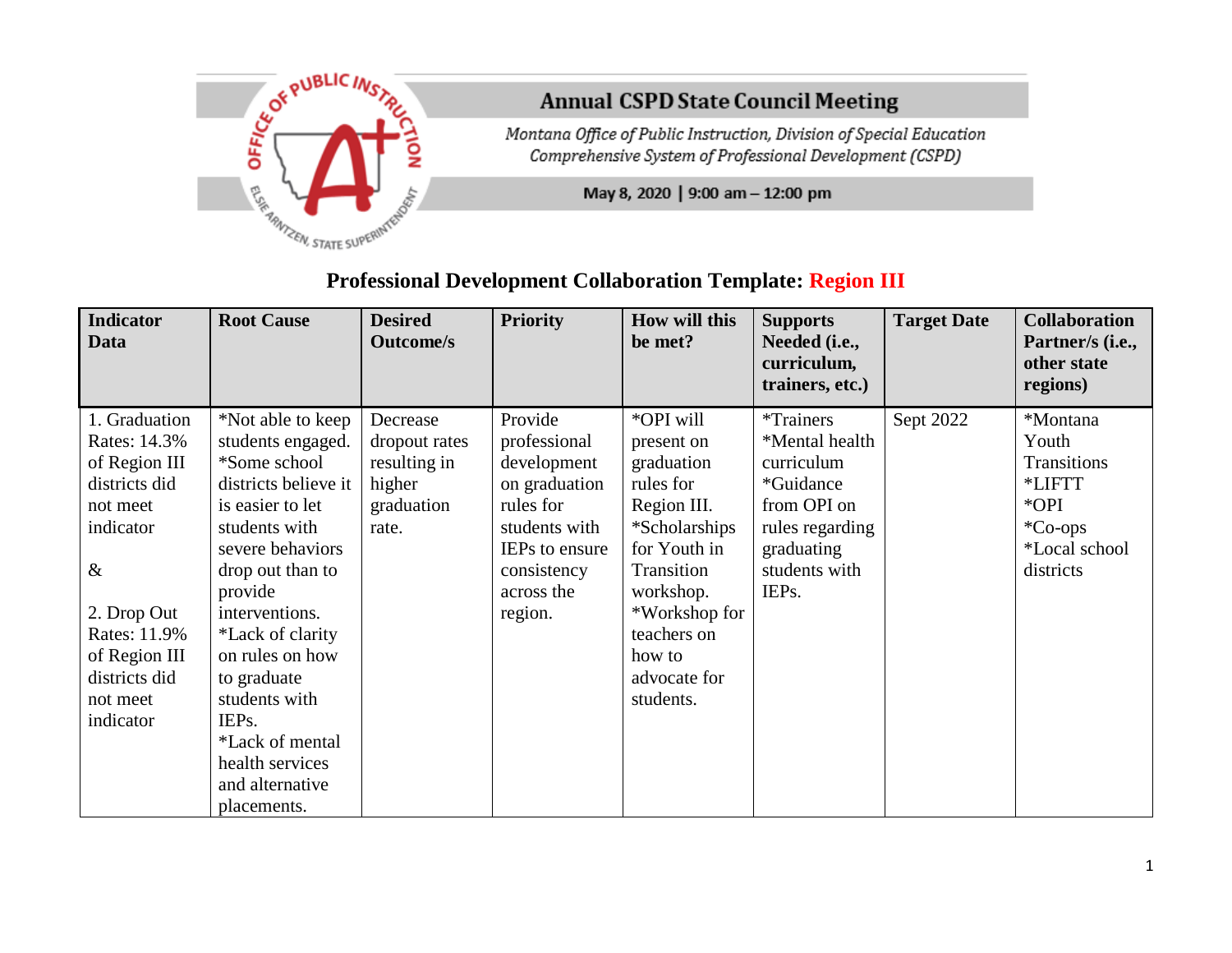| <b>Indicator</b><br><b>Data</b>                                                                                                                                                                                                                                             | <b>Root Cause</b>                                                                                                                                                                                                                                                                                                                                       | <b>Desired</b><br><b>Outcome/s</b>                                                                                                              | <b>Priority</b>                                                           | <b>How will this</b><br>be met?                                                                                                        | <b>Supports</b><br>Needed (i.e.,<br>curriculum,<br>trainers, etc.)                   | <b>Target Date</b> | <b>Collaboration</b><br>Partner/s (i.e.,<br>other state<br>regions) |
|-----------------------------------------------------------------------------------------------------------------------------------------------------------------------------------------------------------------------------------------------------------------------------|---------------------------------------------------------------------------------------------------------------------------------------------------------------------------------------------------------------------------------------------------------------------------------------------------------------------------------------------------------|-------------------------------------------------------------------------------------------------------------------------------------------------|---------------------------------------------------------------------------|----------------------------------------------------------------------------------------------------------------------------------------|--------------------------------------------------------------------------------------|--------------------|---------------------------------------------------------------------|
| Education<br>Environment<br><b>Regular Class</b><br>5A: 52.4% of<br>Region III<br>districts did<br>not meet<br>indicator<br>5B: 26.2 % of<br>Region III<br>districts did<br>not meet<br>indicator<br>$5C: 9.6\%$ of<br>Region III<br>districts did<br>not meet<br>indicator | *Schools/teachers<br>not identifying<br>the least<br>restrictive<br>environment.<br><i>*</i> Teachers not<br>filling out forms<br>correctly/lack of<br>teacher training.<br><i>*Negative</i><br>attitudes against<br>providing<br>accommodations<br>and assistive<br>technology.<br>*Lack of<br>knowledge on<br>how to<br>differentiate a<br>classroom. | <b>Students</b><br>receiving<br>special<br>education<br>services will<br>be in the<br>general<br>education<br>setting $\geq$ 80%<br>of the day. | Provide<br>professional<br>development<br>on how to<br>input AIM<br>data. | Provide<br>professional<br>development<br>on:<br>*AIM input<br>data<br>*Behavior<br>strategies<br>*Assistive<br>technology<br>training | *Guidance<br>from OPI on<br>filling out<br>attendance<br>forms.<br><i>*</i> Trainers | Sept 2022          | *OPI<br>*MonTECH<br>*Co-ops<br>*Local<br>schools/districts          |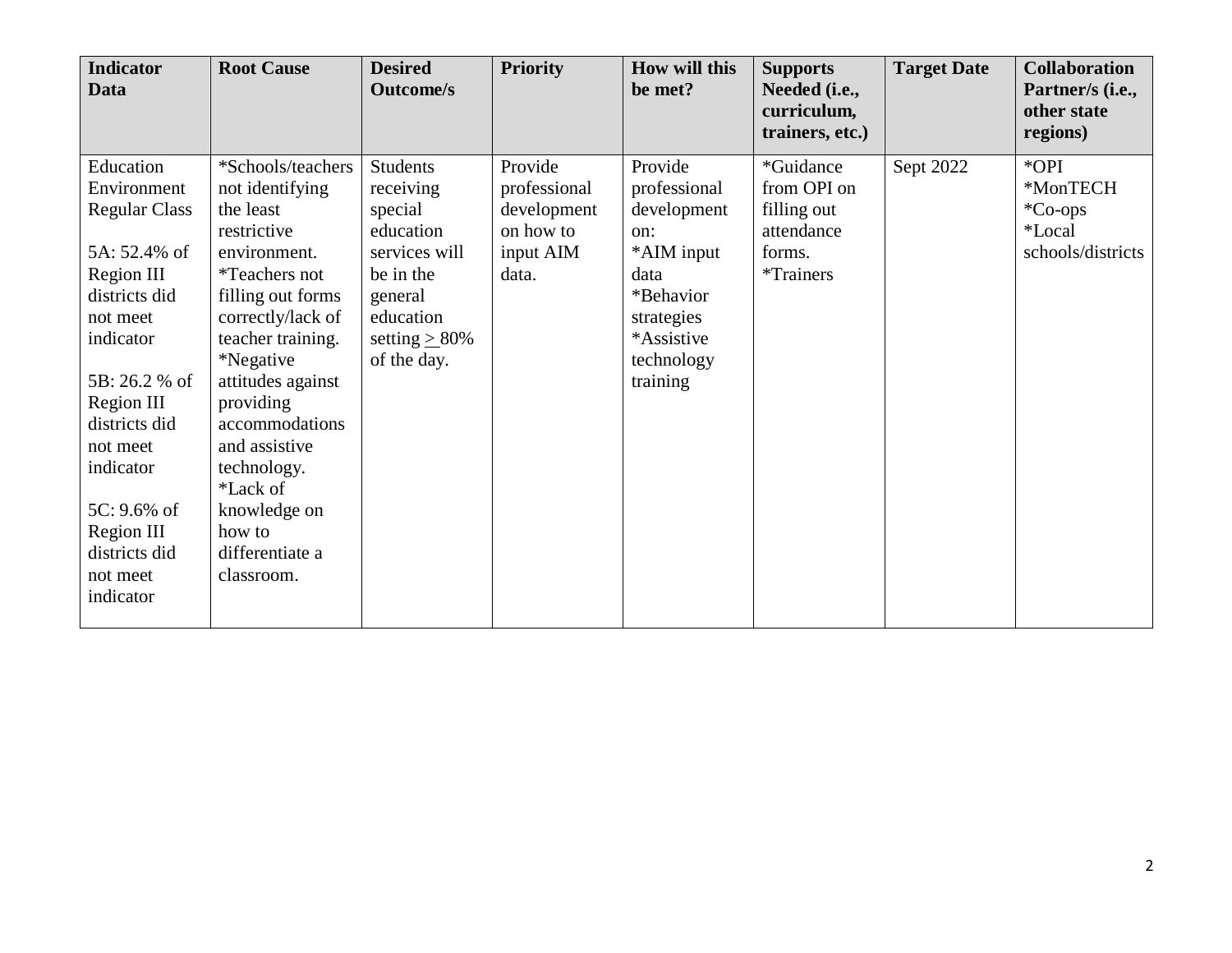| <b>Indicator</b><br><b>Data</b>                                                                                                                                                                    | <b>Root Cause</b>                                                                                                  | <b>Desired</b><br><b>Outcome/s</b>                                                                                                                      | <b>Priority</b>                                                                                | How will this<br>be met?                                                                                                                                                            | <b>Supports</b><br>Needed (i.e.,<br>curriculum,<br>trainers, etc.)                                                                   | <b>Target Date</b> | <b>Collaboration</b><br>Partner/s (i.e.,<br>other state<br>regions)                                        |
|----------------------------------------------------------------------------------------------------------------------------------------------------------------------------------------------------|--------------------------------------------------------------------------------------------------------------------|---------------------------------------------------------------------------------------------------------------------------------------------------------|------------------------------------------------------------------------------------------------|-------------------------------------------------------------------------------------------------------------------------------------------------------------------------------------|--------------------------------------------------------------------------------------------------------------------------------------|--------------------|------------------------------------------------------------------------------------------------------------|
| <b>Regular Early</b><br>Childhood<br>Program<br>6A: 17.9% of<br><b>Region III</b><br>districts did<br>not meet<br>indicator<br>6B: 9.6% of<br>Region III<br>districts did<br>not meet<br>indicator | *Lack of early<br>childhood<br>programs in the<br>region.<br>*Lack of funding<br>available to<br>provide services. | Increase the<br>percentage of<br>time children<br>ages 3-5, with<br>disabilities,<br>receive<br>services in a<br>regular early<br>childhood<br>setting. | Provide<br>professional<br>development<br>on inclusion<br>for early<br>childhood<br>providers. | *Encourage<br>schools to<br>apply for ANB<br>funding to<br>serve 4 year<br>olds.<br>*Provide<br>professional<br>development<br>on inclusion<br>for early<br>childhood<br>providers. | *Guidance<br>from OPI on<br>applying for<br>funding for 4<br>year olds.<br>*Trainers<br>$*SAM's$<br>Flexible<br>Funding<br>Guidance. | Sept 2022          | *HRDC<br>* Explorers<br>Academy<br>(Head Start)<br>*ECI<br>*OPI<br>*Co-ops<br>*Local school<br>districts   |
| Preschool<br><b>Outcomes:</b><br>Functioning<br>Within Age<br>Expectations<br>7A2 & 7B2:<br>2.4% of<br>Region III<br>districts did<br>not meet these<br>indicators                                 | Data is not<br>reliable or<br>consistently<br>recorded by<br>schools across<br>the region.                         | <b>Educators</b> will<br>gain the<br>knowledge and<br>skills to<br>accurately<br>complete<br>necessary<br>forms.                                        | Increase<br>educator<br>knowledge of<br>preschool data<br>requirements.                        | *OPI will<br>provided<br>guidance and<br>training on<br>data input on<br>forms.<br>*Provide<br>professional<br>development<br>on pre-school<br>developmental<br>strategies.         | *Guidance and<br>training from<br>OPI on how to<br>accurately<br>complete<br>forms.<br>*Trainers                                     | Sept 2022          | *OPI<br>*Co-ops<br>*Local school<br>districts<br>*HRDC<br>* Explorers<br>Academy<br>(Head Start)<br>$*ECI$ |